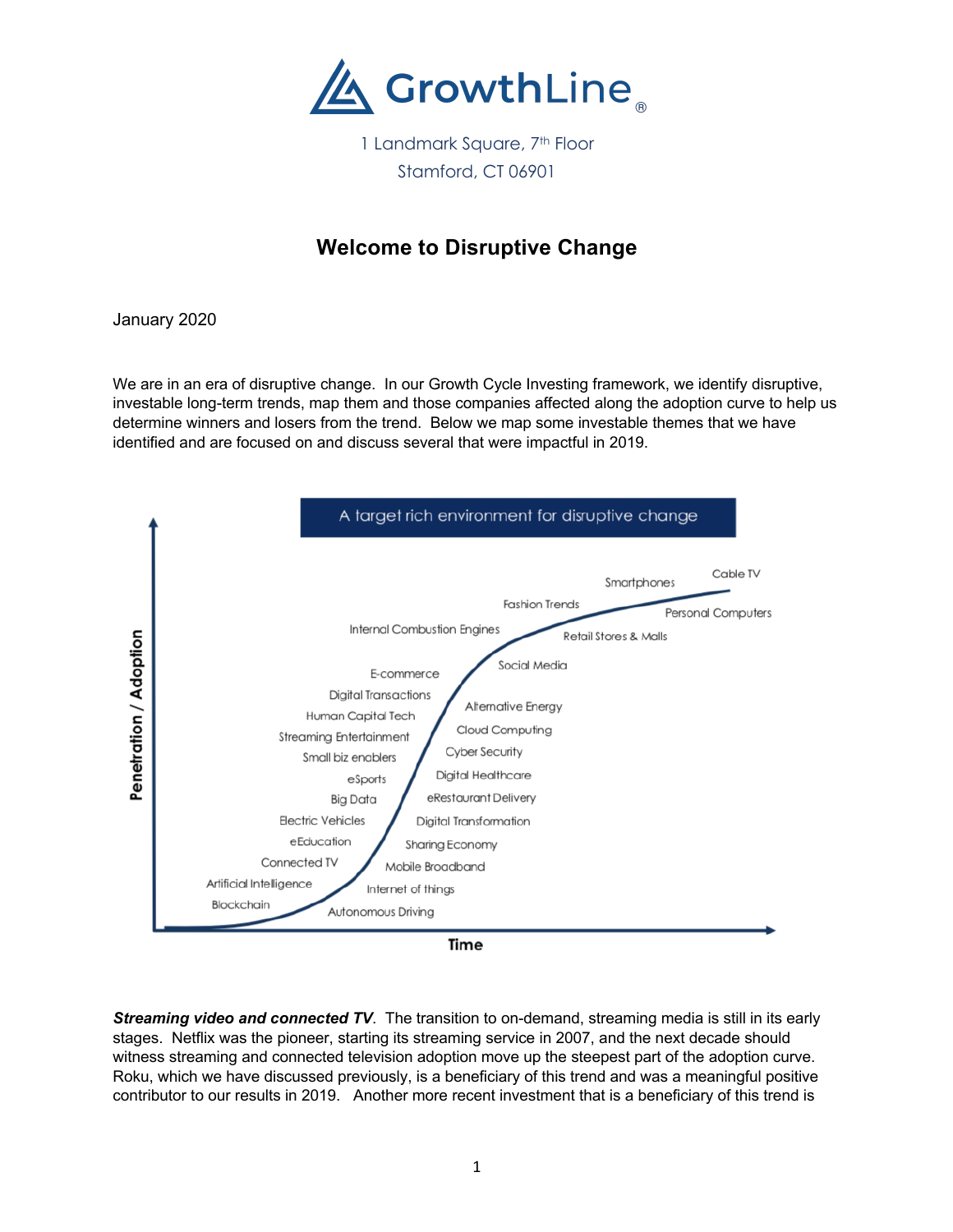

1 Landmark Square, 7<sup>th</sup> Floor Stamford, CT 06901

The Trade Desk. As media viewing transitions to digital, advertisers have a problem in how to reach those consumers. As an example, industry surveys estimated that nearly 29% of television viewing hours in 2018 were watched streaming yet streaming captured only 3% of video advertising dollars. Over time, those advertising dollars will follow the viewers. The Trade Desk is a leader in helping advertisers reach those consumers. The Trade Desk is connected to thousands of digital media platforms, from independent web sites, to Spotify, to Amazon's Fire TV. Advertisers, like Ford Motor Company, use The Trade Desk to get its advertisements in front of its target demographic. Ford, for example, can specify that it wants specific ads put in front of males between the ages of 18 and 40. This method of placement is called programmatic advertising, using the digital footprint of the targeted consumer to get the right ad to the right person. The previous method was more of a guess, with media and advertising executives suffering from the conundrum that they know half of their advertising was ineffective, but the problem was in knowing which half. With programmatic advertising, you know who has received the ad.

*Digital Transformation.* Global businesses have embraced converting most of their business processes from manual to digital. We are invested in several companies that are benefitting from this trend, as well as opportunistically shorting companies being disrupted by it. Salesforce.com was the pioneer of this concept in the late 1990s and began with the idea of putting all of a company's customer and sales information on the internet, now called the Cloud, so that salespeople could access the information from their laptops and cell phones. This made them much more productive and launched the movement toward transforming business processes to the digital world. Today, companies are looking at every business process, from marketing, to accounting, logistics or even how to calculate, collect and file sales tax. Most business processes will transition to digital over time and many of those transitions are in their early stages. Large aggregators of the digital transformation like Salesforce.com, Adobe and Microsoft have many years of growth ahead facilitating this transformation. There are also quite a few smaller, specialized companies that we are focused on that are leading different areas of these transformations.

**Insperity Follow Up.** Our investment thesis for Insperity turned out to be wrong. Insperity is a Professional Employment Organization (PEO) that works with small and medium sized businesses to get better access and pricing for healthcare and other human resource benefits. The company has seen robust growth over the past decade. Insperity does take risk, however, underwriting its clients' healthcare insurance. Historically, that created some volatility in the company's results. Yet, over the past decade, with increasing scale and sophistication, the incidences and impact of insurance events had declined significantly, allowing the company to become valued more richly because of its consistency. That consistency ended in 2019, with the second and third quarters each having a 'once in a decade' insurance loss. We underestimated the risk of underwriting volatility and sold the position for a loss.

*New Opportunities.* Energy, and oil producers in particular, is an area where we have recently been opportunistic. We believe domestic oil producers are in the early phase of a new favorable cycle that is likely to last for several years. My history of investing in growth companies in the energy sector goes back to 2003. Over the subsequent years, what I learned is that growth investing in energy can be quite rewarding so long as one recognizes the prevailing pricing regime. Oil producers are cyclical in how they are affected by the cycling between the perception of scarcity and abundance. The years 2003 through